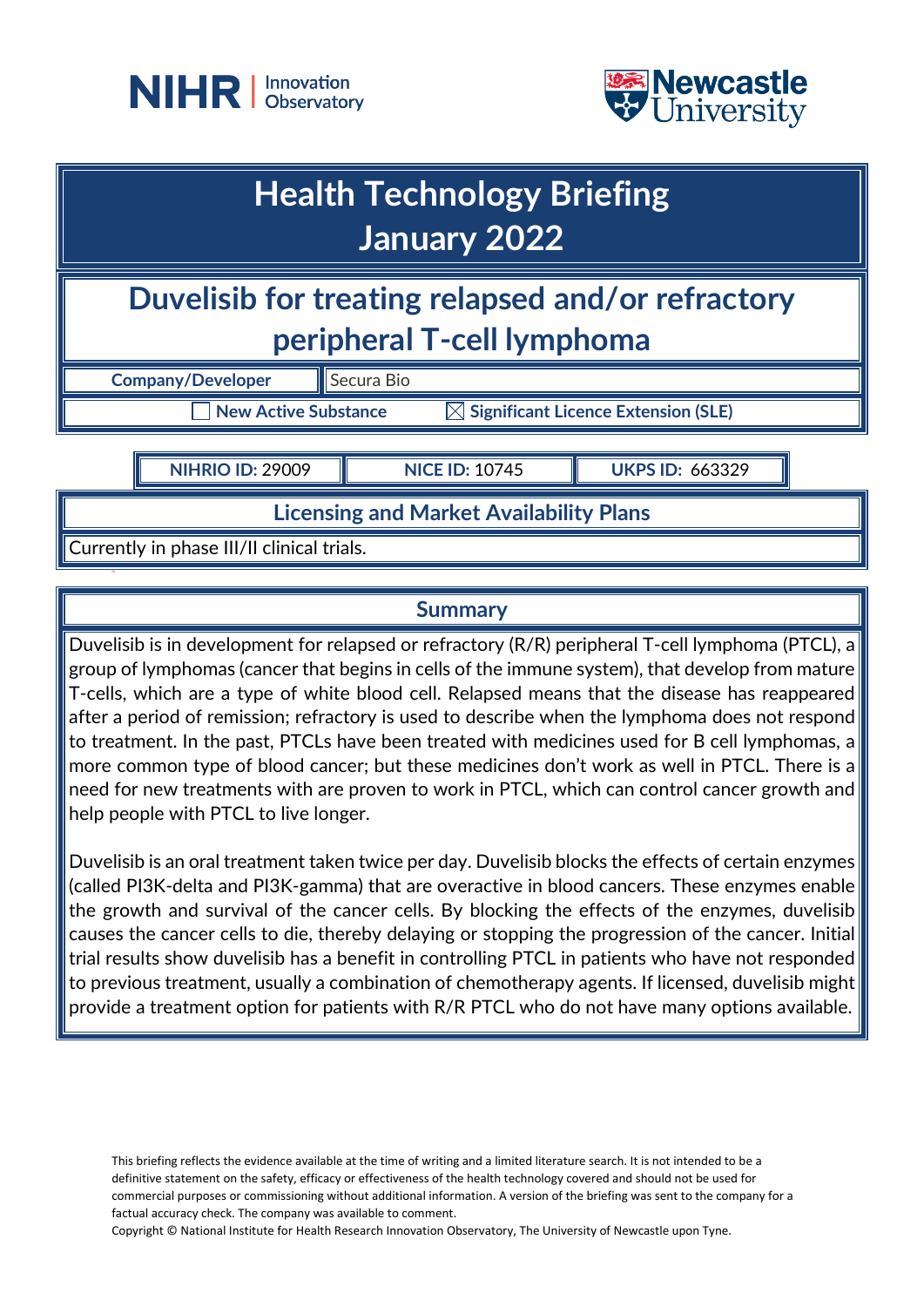



## **Proposed Indication**

Duvelisib for relapsed or refractory (R/R) peripheral T-cell lymphoma (PTCL).<sup>1,2</sup>

## **Technology**

Description

Duvelisib (Copiktra, ABBV-954, INK-1197, IPI-145) is an oral, dual inhibitor of phosphoinositide 3-kinaseδ (PI3K-δ) and PI3K-γ. PI3K-δ and PI3K-γ are frequently found to be activated in haematological malignancies and play distinct roles in tumorigenesis; PI3K-δ signalling driving tumour cell proliferation, and PI3K-γ drives migration and differentiation of support cells in the tumour microenvironment. $^3$ 

Duvelisib is in phase II clinical trials for R/R PTCL, as a twice daily oral treatment [\(PRIMO;](http://clinicaltrials.gov/show/NCT03372057) NCT03372057). The study has 2 phases, a dose optimization phase and an expansion phase.

In the Dose Optimization Phase, patients will be randomly assigned to 1 of 2 study cohorts, as follows:

- Cohort 1: Duvelisib per oral (PO) twice a day (BID) at a starting dose of 25 mg, with potential escalation on a per-patient basis to 50 mg and then 75 mg, based on the patient's response to and tolerance of therapy, in 28-day cycles.
- Cohort 2: Duvelisib 75 mg PO BID, administered in 28-day cycles.

Based upon results of the dose optimization phase, patients in the dose escalation phase received a starting dose of 75mg to achieve rapid tumour response, followed by 25mg twice daily as a maintenance therapy, in 28-day treatment cycles.<sup>4-6</sup>

## Key Innovation

Duvelisib is a first-in-class dual inhibitor of PI3K-δ and PI3K-γ in development for a number of advanced haematological malignancies, including R/R PTCL. Treatment approaches for PTCLs have traditionally been based upon those in B-cell lymphomas, though with inferior outcomes, and prognosis remains poor in PTCLs. There is a need for additional therapy options which show an improved clinical benefit in  $R/R$ PTCLs.<sup>7</sup> Initial results from ongoing and completed phase I/II clinical trials indicate duvelisib may offer clinical benefit in R/R PTCL.<sup>5,6,8,9</sup>

#### Regulatory & Development Status

Duvelisib received EU Marketing Authorisation in May 2021 as a monotherapy for R/R chronic lymphocytic leukaemia (CLL) or follicular lymphoma (FL) after two prior therapies.10

Duvelisib is in phase II clinical development for:<sup>2</sup>

- T-Cell Lymphoma
- Indolent B-Cell Lymphoma
- COVID-19
- Squamous Cell Carcinoma of the Head and Neck (SCCHN)
- Asthma
- Rheumatoid Arthritis
- Melanoma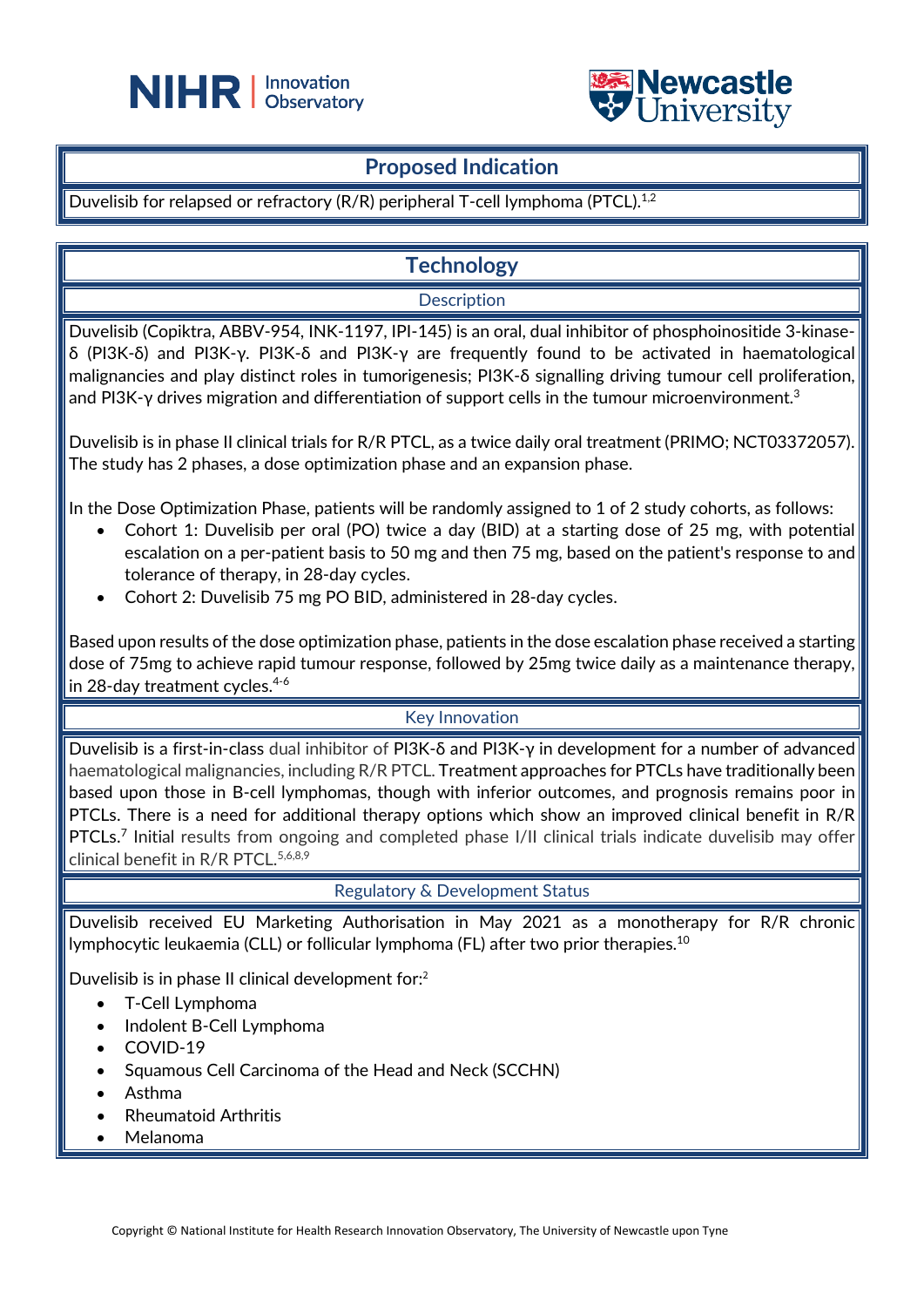

Duvelisib is in phase III clinical development as a monotherapy for R/R CLL/ small lymphocytic lymphoma (SLL). 1,4,11

L

## **Patient Group**

### Disease Area and Clinical Need

PTCL is a heterogeneous group with over 20 distinct lymphomas that develop from mature T-cells or natural killer (NK) cells. Symptoms of PTCL vary but can include fatigue, painless swelling in the armpit or groin, night sweats, rash and weight loss. PTCLs occur anytime during adulthood but are most common in people older than 60 years (median age at diagnosis is  $65.7$ ).<sup>12-14</sup>

PTCLs are relatively rare, occurring in 0.9 per 100,000 people in the UK, with around 580 new cases expected each year.<sup>14</sup> The WHO classification groups PTCLs as nodal, extra nodal or leukaemic.<sup>13</sup> In Europe, nodal PTCLs account for >80% PTCL cases; including, 34% PTCL not otherwise specified (PTCL-NOS), 28% angioimmunoblastic T-cell lymphomas (AITL) and 15% anaplastic large cell lymphoma (ALCL) ALK+/-. 15

PTCLs continue to be associated with poor prognosis, with a median overall survival (OS) of around 6 months and limited progression free survival (PFS).<sup>5,7</sup> Prognosis varies significantly by subtype, however across PTCLs as a group, survival rates are 56.9% at 1 year, 40.4% at 3 years and 34.9% at 5 years.<sup>16</sup> In England, in 2021-21, there were 4246 finished consultant episodes (FCE) and 3812 admissions for Mature T/NK-cell lymphomas (ICD-10 code C84.4) which resulted in 2925 day cases and 2973 FCE bed days.17

#### Recommended Treatment Options

Current ESMO guidelines (2015) outline the following treatment options for R/R PTCL:15

- Autologous or allogenic stem cell transplant (autoSCT, alloSCT), potentially curative in this setting
- Palliative radiotherapy may be used to manage local symptomatic disease
- Chemotherapy combination regimens, such as DHAP (dexamethasone, high-dose cytarabine, cisplatin) or ICE (ifosphamide, etoposide, carboplatin); may be attempted in chemo-sensitive patients, with the aim for patient to receive potentially curative alloSCT
- In less fit patients, chemotherapy monotherapies may be used, such as gemcitabine or bendamustine which are generally well-tolerated

| <b>Clinical Trial Information</b> |                                                                                                                                                                                                                                                                                                                                      |
|-----------------------------------|--------------------------------------------------------------------------------------------------------------------------------------------------------------------------------------------------------------------------------------------------------------------------------------------------------------------------------------|
| <b>Trial</b>                      | PRIMO, NCT03372057, 2019-001123-13; A Multi-Center, Phase 2, Open-<br>label, Parallel Cohort Study of Efficacy and Safety of Duvelisib in Patients With<br>Relapsed or Refractory Peripheral T Cell Lymphoma (PTCL)<br><b>Phase II - Recruiting</b><br>Locations: 2 EU countries, UK, and USA<br>Primary completion date: March 2022 |
| <b>Trial Design</b>               | Randomized, sequential assignment, open label                                                                                                                                                                                                                                                                                        |
| Population                        | N= 120 participants (planned), patients with R/R PTCL, 18 years and older                                                                                                                                                                                                                                                            |
| Intervention(s)                   | Duvelisib, oral, twice daily                                                                                                                                                                                                                                                                                                         |
| Comparator(s)                     | No comparator                                                                                                                                                                                                                                                                                                                        |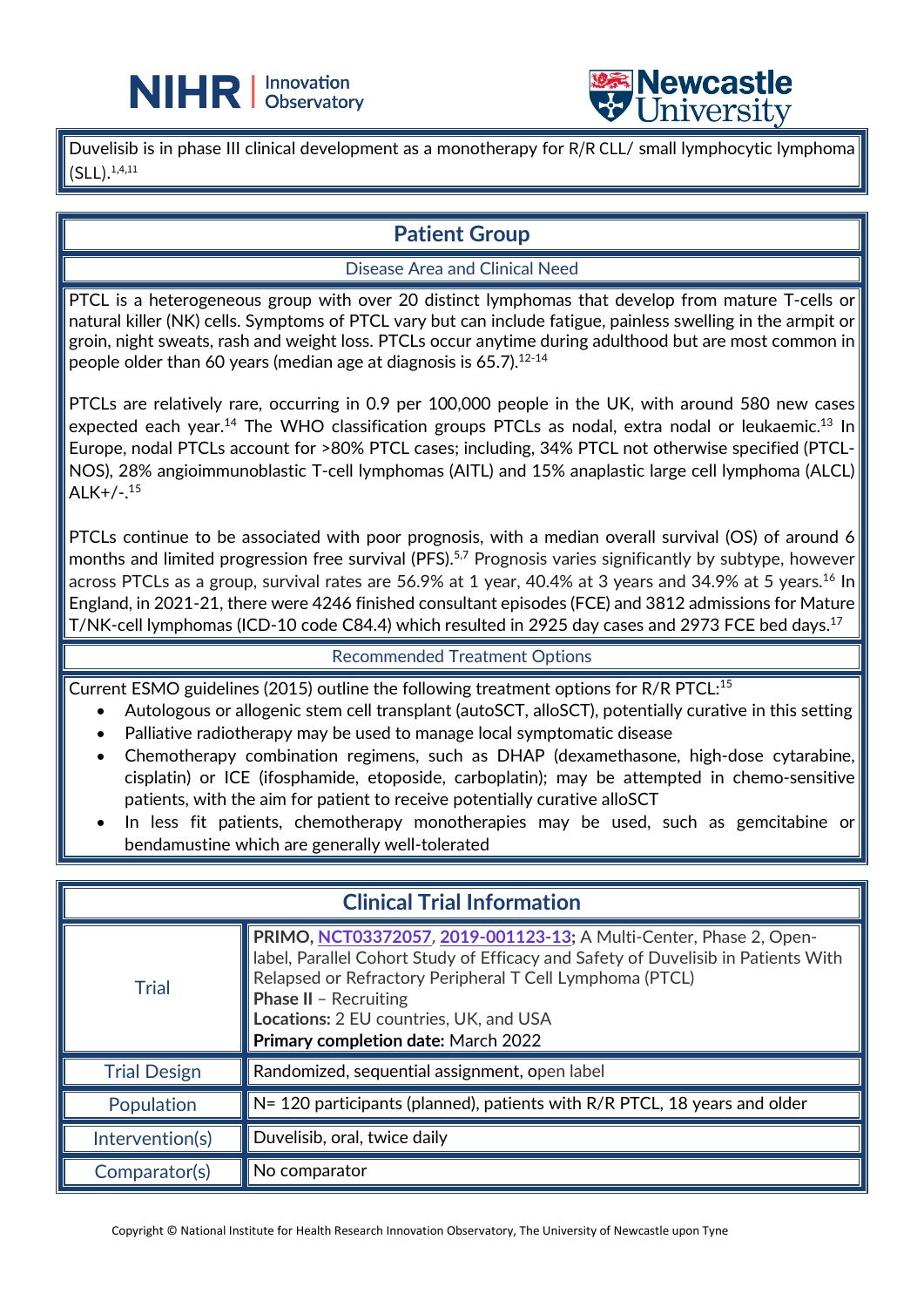



|                    | <b>CHITACTOTA</b>                                                                                                                                                                                                                                                                                                                                                                                                                                                                                                                                                                                                                                                                                            |
|--------------------|--------------------------------------------------------------------------------------------------------------------------------------------------------------------------------------------------------------------------------------------------------------------------------------------------------------------------------------------------------------------------------------------------------------------------------------------------------------------------------------------------------------------------------------------------------------------------------------------------------------------------------------------------------------------------------------------------------------|
| Outcome(s)         | <b>Primary endpoints:</b><br><b>Overall Response Rate (ORR)</b><br>$\bullet$<br>Best response of Complete Response (CR) or Partial Response (PR)                                                                                                                                                                                                                                                                                                                                                                                                                                                                                                                                                             |
| Results (efficacy) | Results of the dose-optimization phase ( $N=33$ ) showed a 54% ORR in the 75 mg<br>BID (N=13) and 35% in the 25 mg BID (N=20) cohorts. <sup>5</sup><br>Latest results from the PRIMO dose-expansion cohort (75 mg BID followed by<br>25 mg BID dosing) (N=8) show an ORR of 50 % and CR rate of 32.1% with a<br>median duration of response of 233 days. <sup>9</sup>                                                                                                                                                                                                                                                                                                                                        |
| Results (safety)   | Latest results from the PRIMO dose-expansion cohort (75 mg BID followed by<br>25 mg BID dosing) ( $N=78$ ):<br>There were 3 deaths related or possibly related to duvelisib:<br>pneumonitis, Epstein-Barr associated lymphoproliferative disorder, and<br>sepsis<br>The most frequent > Grade 3 adverse events seen were neutropenia<br>(38.5%), alanine aminotransferase (ALT)/ aspartate aminotransferase<br>(AST) increased (24.4%/ 21.8%), rash (7.7%), lymphocyte count<br>decreased (7.7%), and sepsis (6.4%). ALT and/or AST elevations were the<br>most common adverse events (AEs) leading to treatment<br>discontinuations (N=12, 15.4%)<br>Discontinuation due to AEs (N=15, 19.2%). <sup>9</sup> |

## **Estimated Cost**

The cost of duvelisib is not yet known.

## **Relevant Guidance**

NICE Guidance

• NICE clinical guideline. Non-Hodgkin's lymphoma: diagnosis and management (NG52). July 2016.

NHS England (Policy/Commissioning) Guidance

• NHS England. 2013/14 NHS Standard Contract for Cancer: Chemotherapy (Adult). B15/S/a.

Other Guidance

- ESMO Guidelines Committee. (2015). Peripheral T-cell lymphomas: ESMO Clinical Practice Guidelines for diagnosis, treatment and follow-up.15
- British Committee for Standards in Haematology. Guidelines for the Management of Mature T-cell and NK-cell Neoplasms (Excluding cutaneous T-cell Lymphoma). Updated August 2013.<sup>18</sup>

# **Additional Information**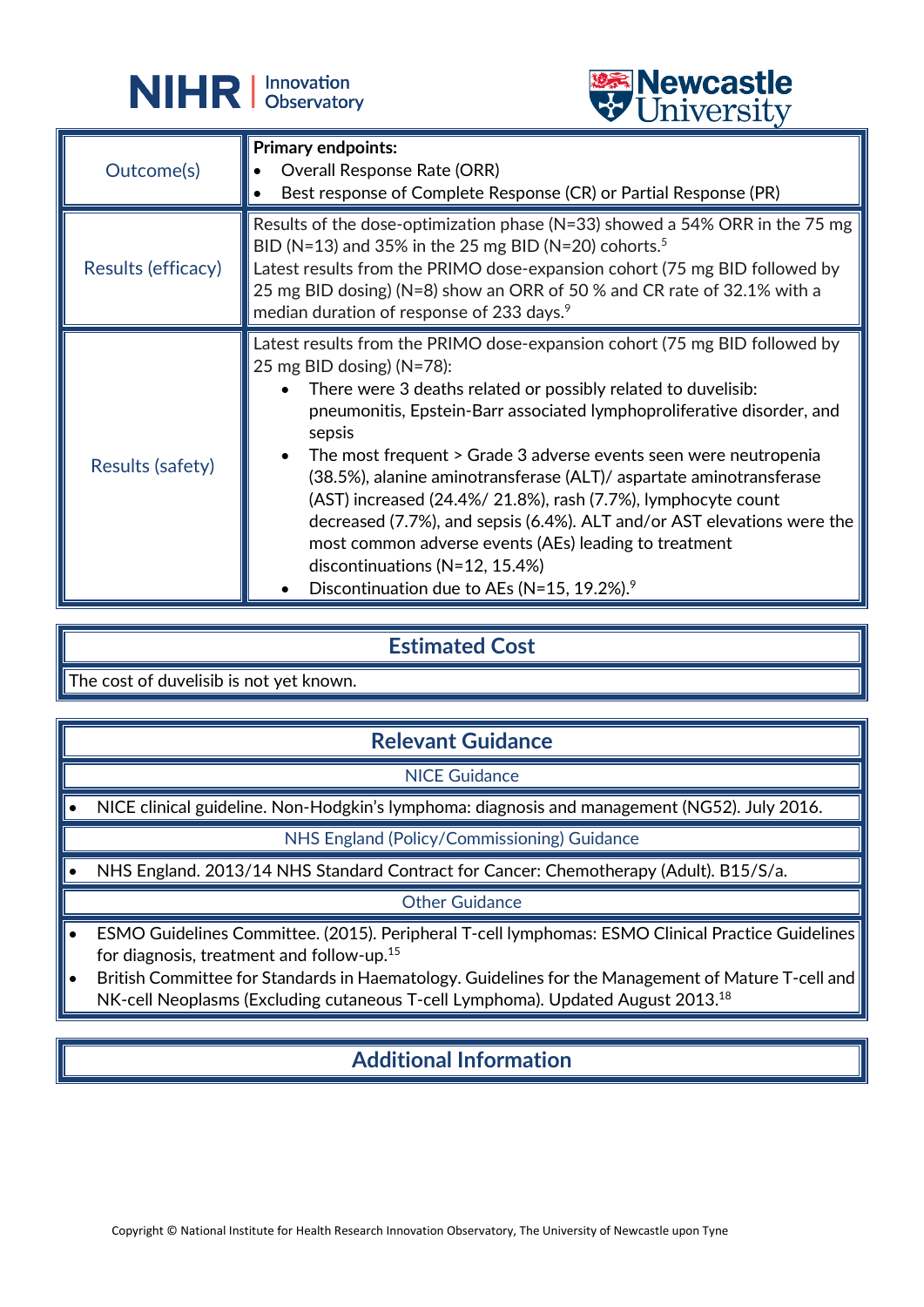



#### **References**

1 Clinicaltrials.gov. *Duvelisib Phase III clinical trials* 2021. Available from: [https://clinicaltrials.gov/ct2/results?term=Duvelisib&recrs=b&recrs=a&recrs=f&recrs=d&rec](https://clinicaltrials.gov/ct2/results?term=Duvelisib&recrs=b&recrs=a&recrs=f&recrs=d&recrs=e&recrs=m&age_v=&gndr=&type=&rslt=&phase=2&Search=Apply) [rs=e&recrs=m&age\\_v=&gndr=&type=&rslt=&phase=2&Search=Apply](https://clinicaltrials.gov/ct2/results?term=Duvelisib&recrs=b&recrs=a&recrs=f&recrs=d&recrs=e&recrs=m&age_v=&gndr=&type=&rslt=&phase=2&Search=Apply) [Accessed 14th Dec 2021]. 2 Clinicaltrials.gov. *Duvelisib clinical trials; Phase II*. 2021. Available from: [https://clinicaltrials.gov/ct2/results?term=duvelisib&age\\_v=&gndr=&type=&rslt=&phase=1](https://clinicaltrials.gov/ct2/results?term=duvelisib&age_v=&gndr=&type=&rslt=&phase=1&Search=Apply) [&Search=Apply](https://clinicaltrials.gov/ct2/results?term=duvelisib&age_v=&gndr=&type=&rslt=&phase=1&Search=Apply) [Accessed 19th Dec 2021]. 3 Flinn IW, O'Brien S, Kahl B, Patel M, Oki Y, Foss FF, et al. Duvelisib, a novel oral dual inhibitor of PI3K-δ,γ, is clinically active in advanced hematologic malignancies. *Blood*. 2017;131:1311– 7. Available from: [https://doi.org/10.1182/blood-2017-05-786566.](https://doi.org/10.1182/blood-2017-05-786566) 4 Clinicaltrials.gov. *A Phase 3 Study of Duvelisib Versus Ofatumumab in Patients With Relapsed or Refractory CLL/SLL (DUO)*. *Trial ID: NCT02004522*. 2013. Status: Active, not recruiting Available from:<https://clinicaltrials.gov/ct2/show/NCT02004522> [Accessed 21st Dec 2021]. 5 Pro B, Brammer JE, Casulo C, Jacobsen E, Mead M, Mehta-Shah N, et al. Duvelisib in Patients with Relapsed/Refractory Peripheral T-Cell Lymphoma from the Phase 2 Primo Trial: Dose Optimization Efficacy Update and Expansion Phase Initial Results. *Blood*. 2020;136:38–9. Available from: [https://doi.org/10.1182/blood-2020-140412.](https://doi.org/10.1182/blood-2020-140412) 6 Horwitz SM, Mehta-Shah N, Pro B, Jacobsen ED, Casulo C, Brammer JE, et al. Dose Optimization of Duvelisib in Patients with Relapsed or Refractory Peripheral T-Cell Lymphoma from the Phase 2 Primo Trial: Selection of Regimen for the Dose-Expansion Phase *Blood*. 2019;134(1). Available from[: https://doi.org/10.1182/blood-2019-121401.](https://doi.org/10.1182/blood-2019-121401) 7 Foss FM, Zinzani PL, Vose JM, Gascoyne RD, Rosen ST, Tobinai K. Peripheral T-cell lymphoma. *Blood*. 2011;117(25):6756–67. Available from: [https://doi.org/10.1182/blood-2010-05-](https://doi.org/10.1182/blood-2010-05-231548) [231548.](https://doi.org/10.1182/blood-2010-05-231548) 8 Horwitz SM, Koch R, Porcu P, Oki Y, Moskowitz A, Perez M. Activity of the PI3K-δ,γ inhibitor duvelisib in a phase 1 trial and preclinical models of T-cell lymphoma *Blood*. 2018;131(8):888-98. Available from: [https://doi.org/10.1182/blood-2017-08-802470.](https://doi.org/10.1182/blood-2017-08-802470) 9 Brammer JE, Zinzani PL, Zain J, Mead M, Casulo C, Jacobsen ED, et al. 2456 Duvelisib in Patients with Relapsed/Refractory Peripheral T-Cell Lymphoma from the Phase 2 Primo Trial: Results of an Interim Analysis *ASH 2021*. 2021[;https://ash.confex.com/ash/2021/webprogram/Paper148939.html.](https://ash.confex.com/ash/2021/webprogram/Paper148939.html) 10 EMA. *Copiktra - EPAR - Public Assessment Report*. Available from: [https://www.ema.europa.eu/en/documents/assessment-report/copiktra-epar-public](https://www.ema.europa.eu/en/documents/assessment-report/copiktra-epar-public-assessment-report_en.pdf)[assessment-report\\_en.pdf](https://www.ema.europa.eu/en/documents/assessment-report/copiktra-epar-public-assessment-report_en.pdf) [Accessed 19th Dec 2021]. 11 Clinicaltrials.gov. *A Phase 3 Extension Study of Duvelisib and Ofatumumab in Patients With CLL/SLL Previously Enrolled in Study IPI-145-07*. *Trial ID: NCT02049515*. 2014. Status: Completed Available from:<https://clinicaltrials.gov/ct2/show/NCT02049515> [Accessed 12th Dec 2021]. 12 NICE. *Final scope for the appraisal of brentuximab vedotin for untreated CD30-positive peripheral T-cell lymphoma ID1586.* Available from: <https://www.nice.org.uk/guidance/ta641/documents/final-scope> [Accessed 16th December 2021]. 13 Swerdlow SH, Campo E, Pileri SA, Harris NL, Stein H, Siebert R, et al. The 2016 revision of the World Health Organization classification of lymphoid neoplasm. *Blood*. 2016;127:2375-90. Available from: [https://doi.org/10.1182/blood-2016-01-643569.](https://doi.org/10.1182/blood-2016-01-643569) 14 Haematological Malignancy Research Network (HMRN). *Incidence statistics*. Available from: <https://hmrn.org/statistics/incidence> [Accessed 16th Dec 2021].